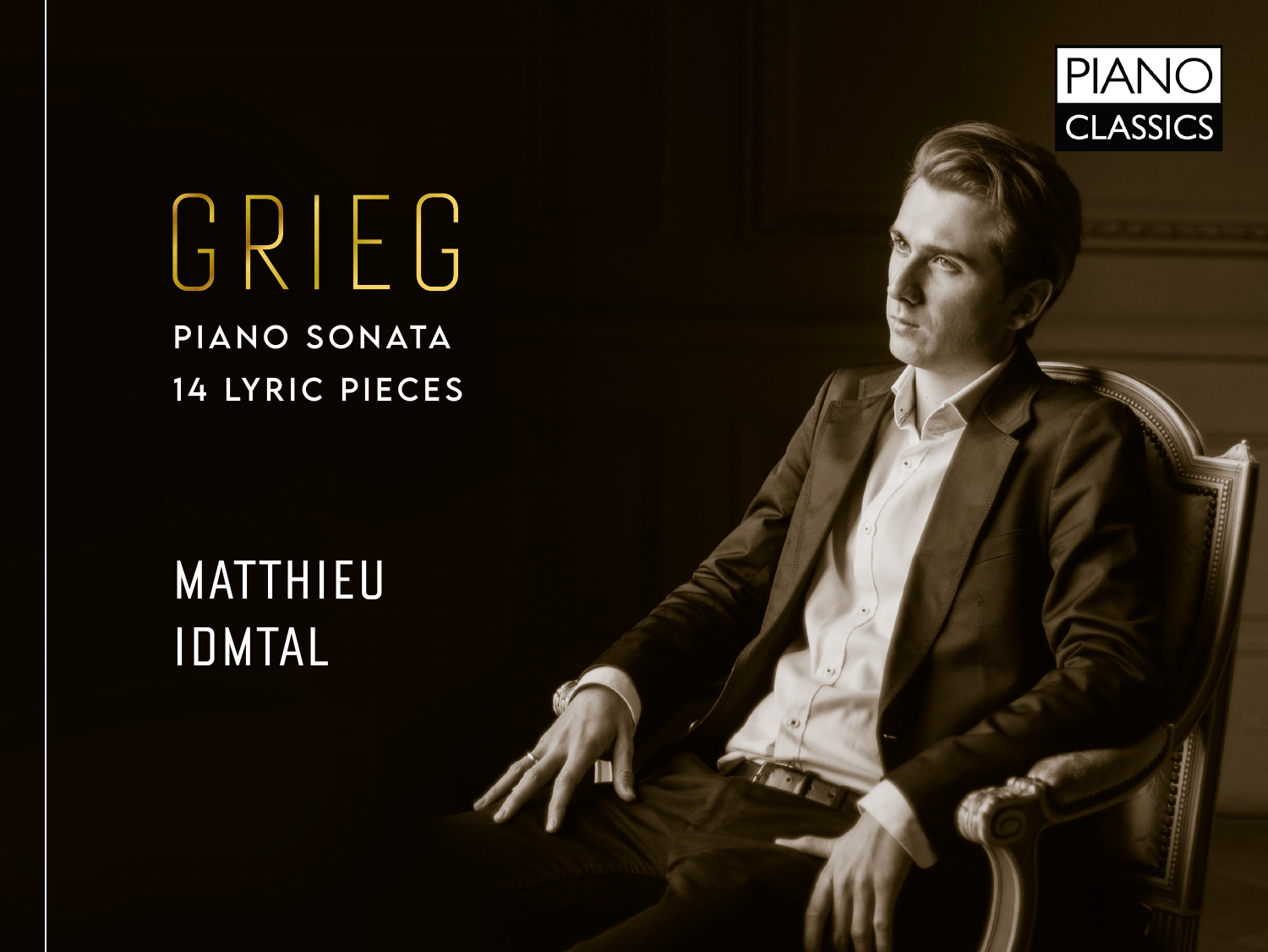#### **EDVARD GRIEG** 1843-1907

#### Piano Sonata in E minor Op.7

|    | Allegro moderato          |      | 5'32 10. Melody Op.47 No.3<br>4'10   |
|----|---------------------------|------|--------------------------------------|
| 2. | Andante molto             | 5'18 | 11. March of the dwarfs              |
| 3. | Alla Menuetto, ma poco    |      | Op.54 No.3<br>3'42                   |
|    | più lento                 | 3'32 | 3'53<br>12. Elegy Op.38 No.6         |
|    | 4. Finale - Molto allegro | 6'54 | 13. Waltz Op.38 No.7<br>1'26         |
|    |                           |      | 14. Wedding Day at Troldhaugen       |
|    | Lyric Pieces              |      | 6'14<br>Op.65 No.6                   |
|    | 5. Arietta Op.12 No.1     | 1'46 | 15. Homesickness Op.57 No.6<br>5'44  |
| 6. | Berceuse Op.38 No.1       | 3'19 | 16. Vanished Days Op.57 No.1<br>8'03 |
| 7. | Butterfly Op.43 No.1      | 1'59 | 17. Solitary Traveller               |
| 8. | Elegy Op.47 No.7          | 4'32 | Op.43 No.2<br>2'49                   |
| 9. | Valse-Impromptu           |      | 18. Nocturne Op.54 No.4<br>6'00      |
|    | Op.47 No.1                | 3'28 |                                      |

Matthieu Idmtal *piano*

Edvard Grieg can undoubtedly be considered the greatest Norwegian composer of the Romantic period. Already during his lifetime, Grieg was praised far beyond the country's borders, not only as a composer but also as a pianist and a conductor. In his compositions, Grieg shows himself a master in melody writing. Unlike no other, he succeeds in developing a musical language in which he achieves to combine the romantic idiom of his time with typical dance and folk elements from his native country.

Despite the fact that the young Edvard Grieg followed a strict musical education at the music conservatory of Leipzig, in his own works he would all too often chose to shake off the delineated German music tradition. Already during his student years, he was repeatedly told by his teachers that he was deviating too much from the classical form, and more than once he was commented upon that his compositions sound too Norwegian and too nationalistic. This is evidenced by the note on the first page of his single symphony's score, composed in 1864: "should not be executed". Indeed, the symphony was solely meant as an academic exercise. This symphony, made of four movements, is clearly a rarity in Grieg's oeuvre, even more so because of the fact that the composer wasn't fond of large scale works. The main body of his works is mainly made up of short pieces, and even large orchestral works such as his famous Peer Gynt are split in smaller parts.

That is exactly one of the reasons why Grieg's only *Piano Sonata, Op.7* has a special place within his compositions. The four-movement sonata, written by a 22-year-old composer, is all too often left out by the majority of pianists, and belongs therefore somewhat to the unfortunate group of forgotten piano sonatas. Nevertheless, the composition contains all the elements so characteristic of Grieg's genius: long lyrical melody lines, passionate drama, intimate moments of respite, nimble dance rhythms, and grandiose outbursts.

As a whole, the work creates the impression that Grieg knows how to paint the Norwegian landscape in astonishing detail, be it with music rather than with paint. The piano sonata fully reflects the ambitions and character of the then still young composer: high-spirited, virtuosic, impetuous, and permeated with brusque mood swings. Yet, the first bars of the *allegro moderato* show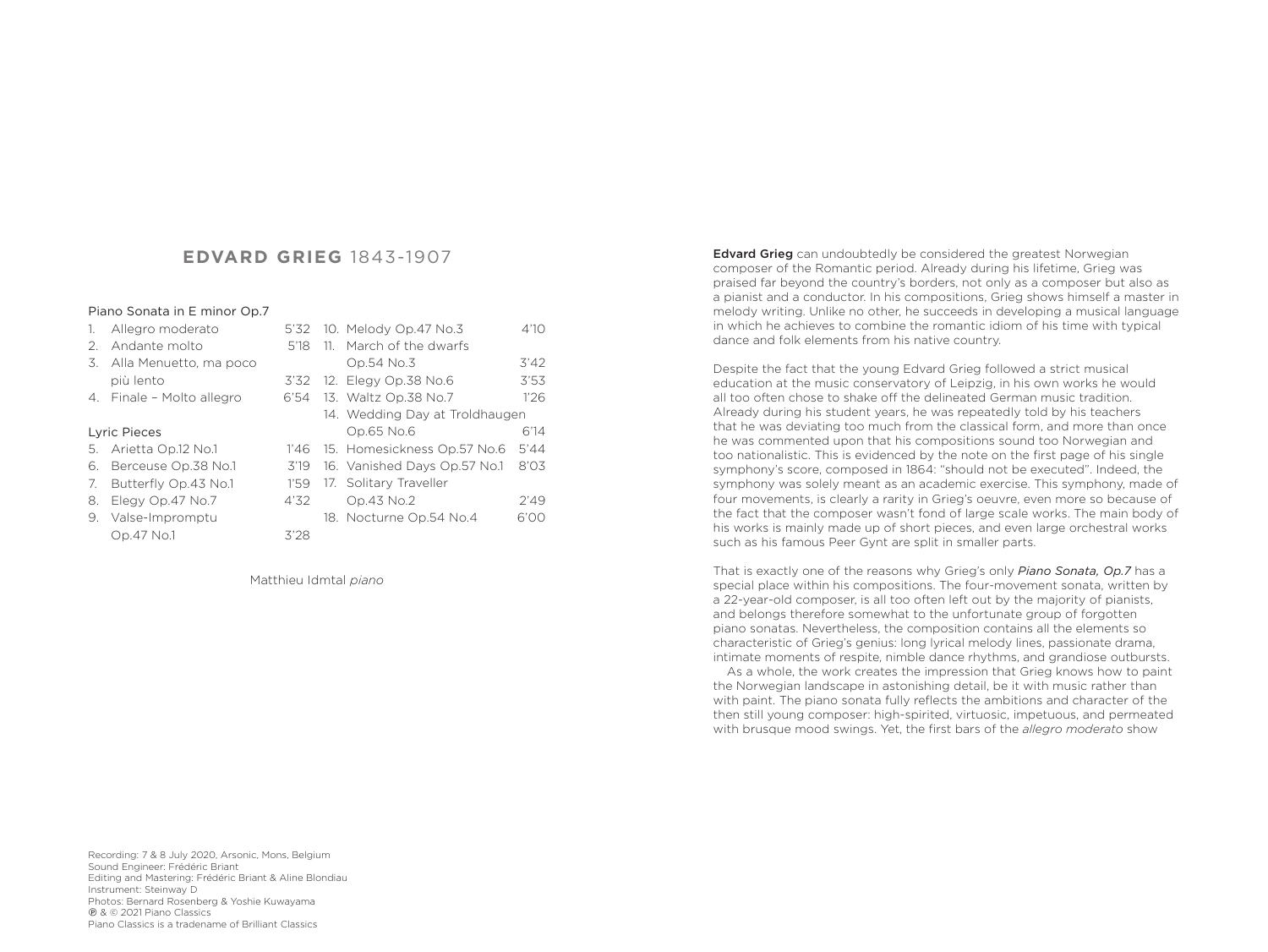maturity, where the notes of the opening motif (E-B-G) can be interpreted as a musical signature corresponding to Grieg's initials: Edvard Hagerup Grieg (H is the German B). Soon, the character of the opening gives way to a passionate whirlwind of chords and fingerpicked passages, and the listener is swept away into great drama, interspersed with moments of integrity and lyricism. This characterizes the whole of this first movement: many changes of mood, sometimes very abrupt, as if the composer was overflowing with musical ideas and inspiration.

The *andante molto* of this sonata could be seen as an evening walk through the Norwegian mountain landscape. It is perhaps in this second movement that Grieg best demonstrates his great maturity at a young age, as he manages to beautifully unfold the seemingly simple main theme into a majestic and orchestral forte. After this, tranquility returns and the intimate, almost pensive main theme is concluded by a dreamy major chord.

Grieg chose to designate the third movement *alla menuetto, ma poco più lento*. Yet this movement has - except for its time signature - little in common with the minuets as we know them from the Baroque or Classical periods. The catchy but rather restrained theme develops in a majestic dance with dark and threatening chords after which, seemingly out of nowhere, a beautiful lyrical middle section emerges. The contrast with what preceded could hardly be bigger: the music feels pure and sunny, having a quasi pastoral character. However, this does not last long, because after this peaceful theme the same imposing and fearful chords as could be heard in the opening theme return.

The virtuoso fourth movement, *finale – allegro molto*, is built from a recurring rhythmic motif consisting of punctuated notes, alternated by fast and capricious passages. The movement feels like a mad ride through the Norwegian forest: magical, mysterious, and slightly dangerous. The pianist is pushed to the limits, and erratic motifs alternate with themes of orchestral grandeur. Finally, the movement culminates in a grandiose and festive coda, which is very similar to the coda he would later write for his famous piano concerto.

"The ten volumes of *Lyric Pieces* form an intimate slice of my life," Grieg wrote in a letter to his publisher in 1901. Published between 1867 and 1901, the volumes can almost be read as a personal diary exposing a tangible timeline. The cycle contains 66 pieces and clearly follows the line of Grieg's examples;

Mendelssohn, Schumann and Chopin. Yet even here the composer's own personal mark is unmistakably present: the compositions often feel traditionally romantic, but at the same time the typically Norwegian melodies and folk dance rhythms are undeniably present. No other work in Grieg's oeuvre shows his development so clearly as the *Lyric Pieces*: though the first pieces are still clearly bound by romantic rules, it becomes clear how the last works take on an almost impressionistic character, foreshadowing composers such as Debussy and Ravel.

Edvard Grieg loved songs, and his vocal works are often very popular with singers. Right away, he demonstrates this talent for melody writing in the opening of the volume with the intimate *Arietta*. Like many composers of his time, Grieg also wrote a *Berceuse*, a touching lullaby in which his entirely unique harmonic language is immediately apparent. That the composer also loved nature is well known, and so many of his titles refer to nature. One of the pieces is entitled *Butterfly*, a work that could just as easily have been written by Schumann.

One of his best-known *Lyric Pieces* is undoubtedly the *March of the dwarfs*. However, this commonly used English title is a free variation on the original Norwegian title 'Troldtog', which refers to trolls, rather than dwarfs.

Trolls are typical Norwegian creatures, and it was with these mythical figures in mind that Grieg and his wife Nina called their country home in Bergen 'Troldhaugen'. It is there that they would celebrate their silver wedding in 1892, which in turn resulted in the popular work *Wedding Day at Troldhaugen*. Some of the *Lyric Pieces* show an unprecedented profundity, as shown in works like the two *Elegies* or the particularly melancholic *Vanished Days*, and in pieces like *Solitary Traveller* or *Homesickness* a poignant nostalgia is present in which the love for his native country is never far away.

This album closes with *Nocturne*, as if it were an evening farewell. The work feels like a moment between day and night, between reality and dream, with Grieg unmistakably paving the way for the impressionists.

© Matthieu Idmtal Translation: Issy Pearman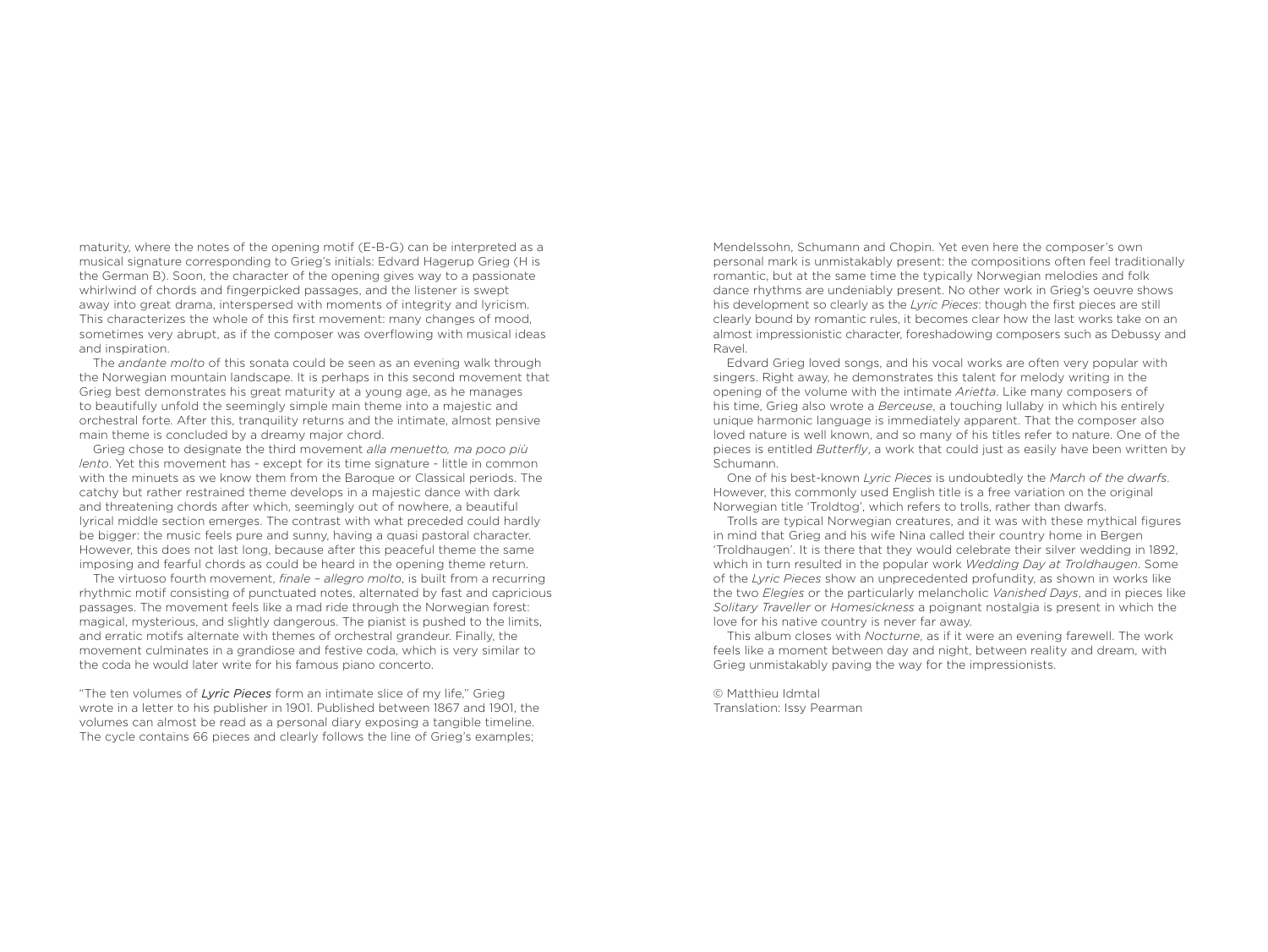Edvard Grieg mag zonder aarzelen worden aanzien als de grootste Noorse componist uit de romantische periode. Ook tijdens zijn eigen leven werd hij geroemd tot ver over de landsgrenzen heen, waarbij hij niet alleen werd geprezen als componist, maar ook grote successen kende als pianist en dirigent. In zijn composities laat Grieg zich tonen als een meester in melodievoering. Als geen ander slaagt hij erin om een muzikale taal te hanteren waarbij het romantische idioom van zijn tijd verbonden wordt met typische volkse en folkloristische elementen uit zijn geboorteland.

De jonge Edvard Grieg volgt een strikt muzikaal parcours aan het muziekconservatorium van Leipzig, maar toch zal hij er in zijn eigen werken al te vaak voor kiezen om die afgelijnde Duitse muziektraditie van zich af te schudden. Reeds tijdens zijn studentenjaren werd hij er door zijn docenten meermaals op aangesproken dat hij te ver afweek van de klassieke vorm, en meer dan eens kreeg hij de opmerking dat zijn composities te Noors en te nationalistisch zouden klinken. Dit wordt onder meer duidelijk in zijn enige symfonie - eerder geschreven als academische oefening in 1864 - waar op de voorpagina te lezen stond in Griegs handschrift: "mag nooit worden uitgevoerd". Dat deze 4-delige symfonie tot een zeldzaamheid behoort in diens oeuvre kan worden versterkt door het feit dat de componist niet houdt van grote werken. Zijn rijke oeuvre bestaat voornamelijk uit korte stukjes, en zelfs grote orkestrale werken zoals zijn bekende Peer Gynt zijn onderverdeeld in kleinere delen.

Laat ook dat één van de redenen zijn waarom Grieg zijn enige *Pianosonate, Op.7* een bijzonderheid is binnen zijn composities. De vierdelige sonate, geschreven door een 22-jarige componist, wordt al te vaak links gelegd door de meerderheid van de pianisten, en behoort op die manier een beetje tot het ongelukkige groepje van vergeten pianosonates. Toch bevat de compositie alle elementen die zo kenmerkend zijn voor het genie van Grieg: bijzonder lyrische melodielijnen, hartstochtelijke dramatiek, intieme momenten van verpozing, lichtvoetige dansritmes, en grootse uitbarstingen. Het geheel doet de indruk wekken dat Grieg het Noorse landschap haarfijn weet te schilderen, al mag het dan met muzieknoten zijn in plaats van met verf. Deze pianosonate weerspiegelt helemaal de ambities en het karakter van de toen

nog jonge componist: levenslustig, virtuoos, onstuimig, en doordrongen van bruuske stemmingswisselingen. Toch geven de eerste maten van het *allegro moderato* blijk van maturiteit, waarbij de noten van het openingsmotief (E-B-G) geïnterpreteerd kunnen worden als een muzikale signatuur overeenstemmend met Griegs initialen: Edvard Hagerup Grieg (H is de Duitse B).

Al snel maakt het karakter van de opening plaats voor een passionele wervelwind aan akkoorden en vingervlugge passages, en wordt de luisteraar meegenomen in grote dramatiek, afgewisseld door integere en lyrische momenten. Laat dit kenmerkend zijn voor het geheel van dit eerste deel: vele stemmingswisselingen, soms erg abrupt, alsof de componist overliep van muzikale ideeën en inspiratie. Het *andante molto* van deze sonate zou gezien kunnen worden als een avondlijke wandeling doorheen het Noorse berglandschap. Misschien is het wel in deze tweede beweging dat Grieg het meeste blijk geeft van grote rijpheid op jonge leeftijd, waarin hij het ogenschijnlijk eenvoudige hoofdthema prachtig weet te ontpoppen tot een majestueus en orkestraal forte.

Hierna keert de rust terug en wordt het intieme, haast overpeinzende hoofdthema besloten door een dromerig majeur-akkoord. Grieg koos in de derde beweging voor de aanduiding *alla menuetto*, *ma poco più lento*. Toch heeft dit deel - behalve dan de maatsoort - weinig van de menuetten zoals we ze kennen uit de barokke of de klassieke periode. Het aanstekelijke maar eerder ingehouden thema ontspringt in een majestueuze dans met donkere en dreigende akkoorden waarna, ogenschijnlijk uit het niets, een prachtig lyrisch middendeel ontstaat. Het contrast met wat voorafging kan haast niet groter: de muziek voelt rein en zonnig aan, met een quasi pastoraal karakter. Lang duurt het echter niet, want na dit vredige thema keren dezelfde imposante en angstvallige akkoorden terug zoals we die hoorden in het beginthema.

Het virtuoze vierde deel, *finale – allegro molto*, is opgebouwd uit een wederkerend ritmisch, motief bestaande uit gepunteerde noten, afgewisseld door snelle en grillige passages. De beweging voelt aan als een dolle rit door het Noorse woud: magisch, mysterieus, en lichties gevaarlijk.

De pianist wordt tot het uiterste gedreven en ook hier wisselen capricieuze motieven zich af met thema's van orkestrale grandeur. Het geheel mondt uit in een grandioze en feestelijke coda, die erg veel weg heeft van de coda die hij later zou schrijven voor zijn bekende pianoconcerto.